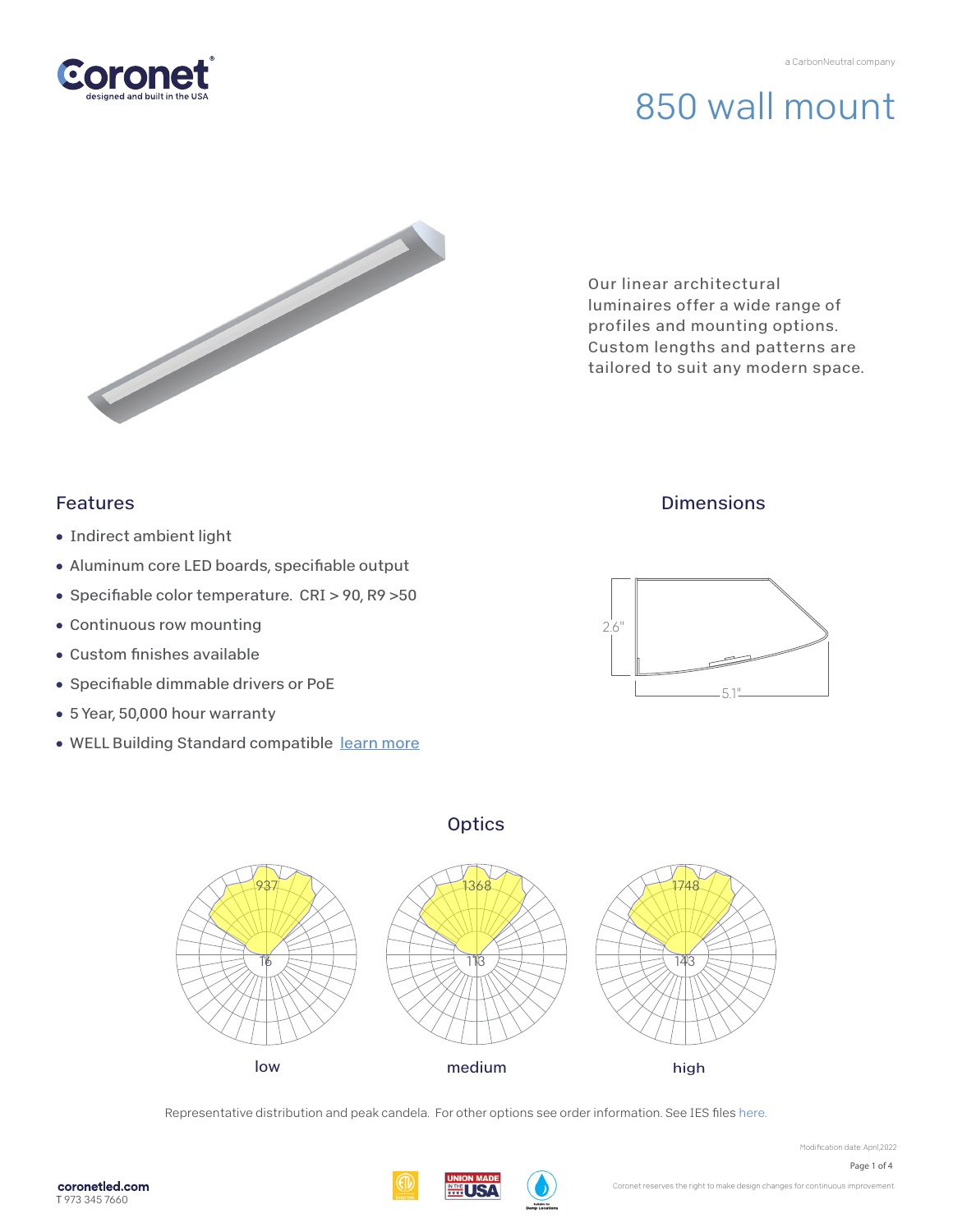

#### Ordering Information



#### **Performance**

| Output <sup>1</sup> |    | Watts/ft Lumens/ft |
|---------------------|----|--------------------|
| Low                 | 10 | 738                |
| Medium              | 15 | 1078               |
| High                | 20 | 1377               |

'Based on a typically configured 90 CRI, 3500K luminaire using one driver.

Custom outputs available. Please consult factory. For 4000K multiply by 1.05; for 3000K 0.96; for 2700K, 0.92.

#### Technical Information



click [here or](https://coronetled.com/warranty-technical-info/) scan QR code

Wiring diagrams, PoE and sensor details

Modification date: April,2022

Page 2 of 4



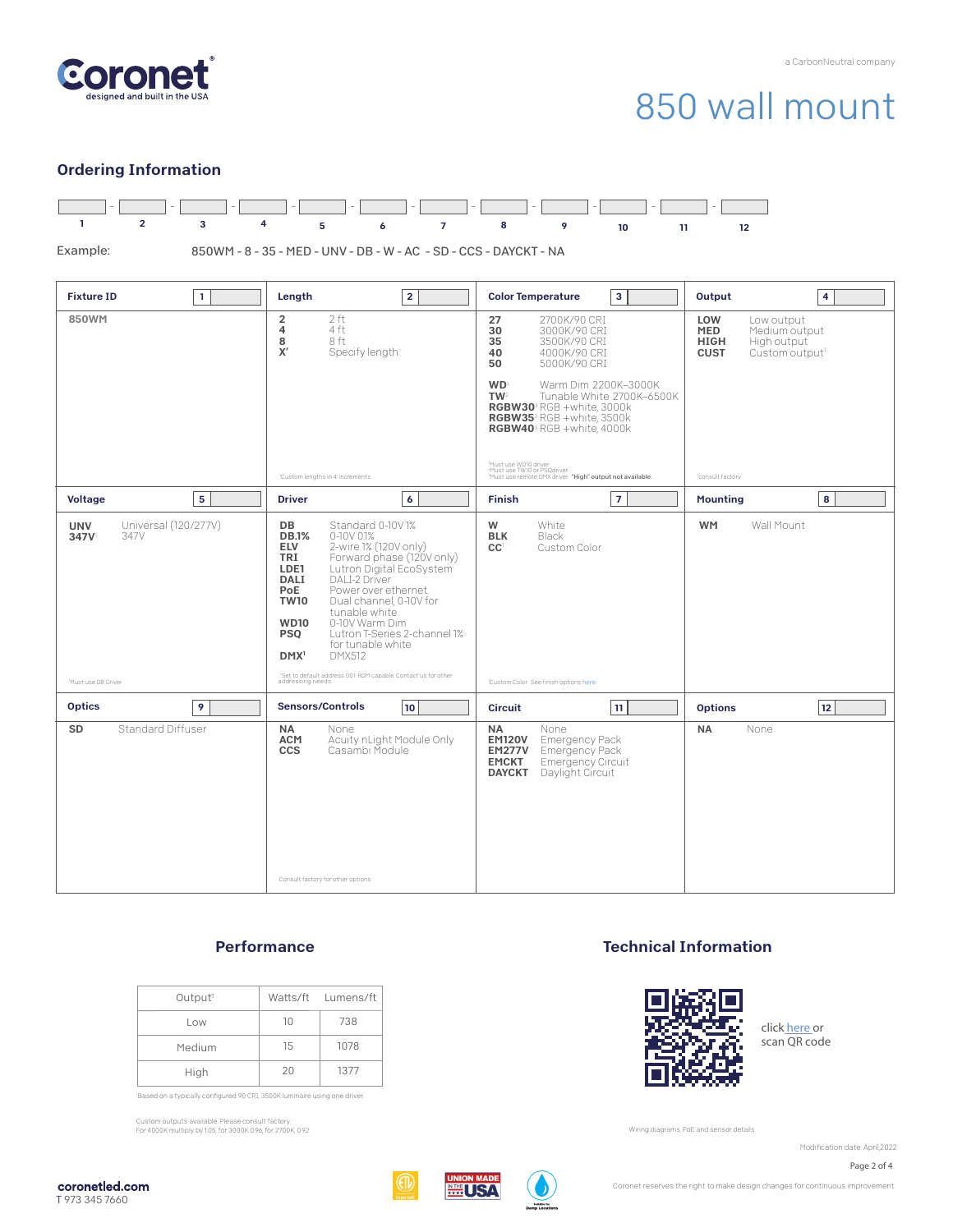

#### Drivers & Electrical

Integral drivers\* with 0-10V Dimming standard. Several other driver options available; see ordering information. \*DMX drivers are provided in remote enclosures.

#### Controls

Control modules may be mounted within luminaires or remotely.

#### Emergency Back-Up

For fixtures three-feet or longer, a 4W integral emergency driver may be wired to 4ft sections. 7W, 10W, and 12W drivers are also available (not all integral; consult factory). Emergency circuits for use with building generators are also available.

#### PoE (Power over Ethernet)

Compatible with virtually all PoE systems including Molex Coresync, Igor, Smartengine, Platformatics, and NuLED SPICEbox. Consult Factory for systems not listed, See [here fo](https://coronetled.com/warranty-technical-info/)r more info.

#### Finishes

All luminaires are finished in high quality polyester powder coating. Our standard color is white. Any RAL color may be specified.

#### Weight

5 lbs per foot

#### **Optics**

Acrylic overlay slots.

#### Construction

Housings are cold-rolled steel.

#### Joined Runs

WI ISA

Continuous rows may be specified and are comprised of multiple, factory-engineered, joined sections. Individually specified luminaires are not field joinable.



Representative joinery. For product specific details see installation guides or submittal drawings.

Modification date: April,2022